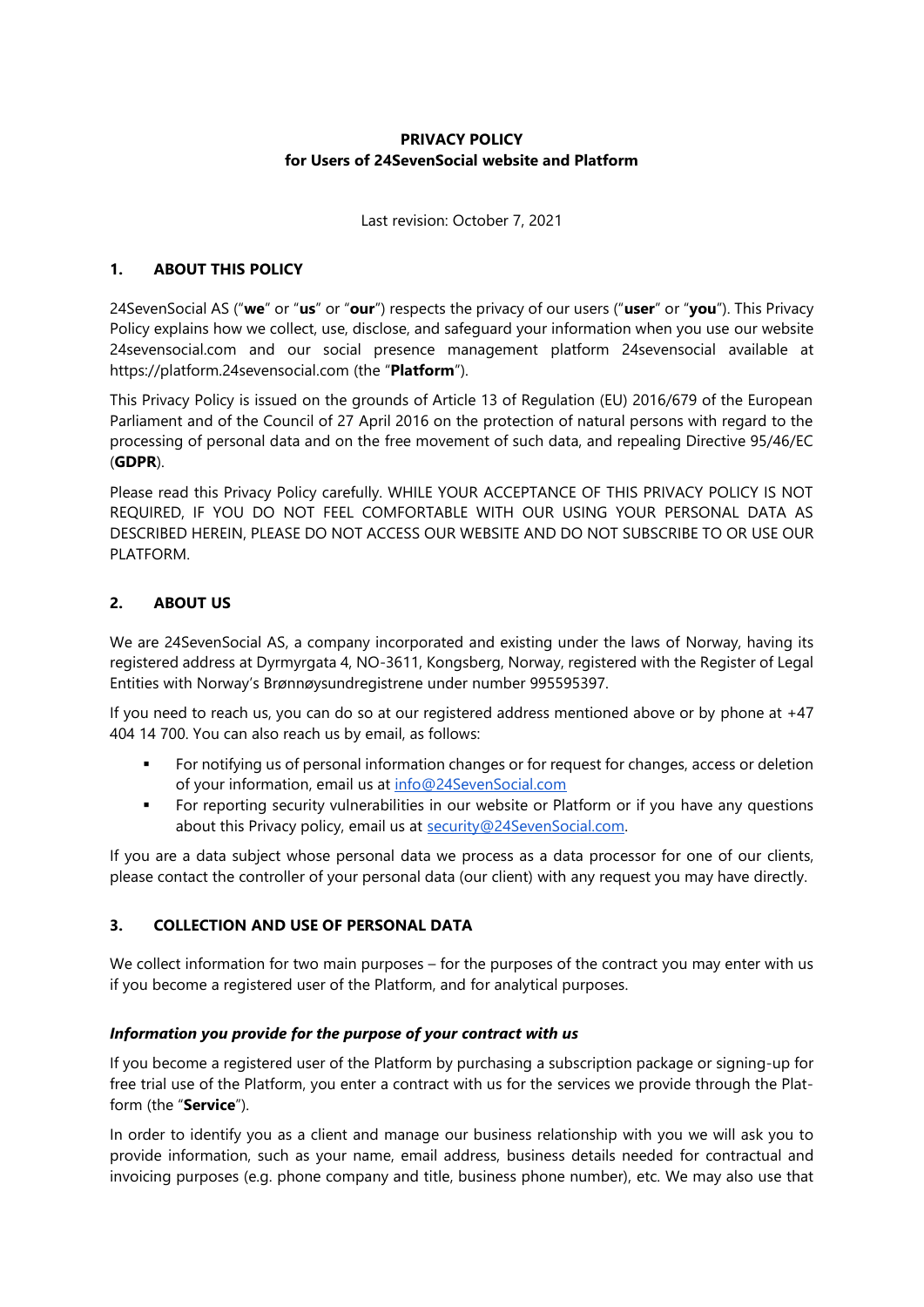information to respond to comments and questions and provide customer service, deliver service messages and other services and content you request and to send information related to accounts and services, including confirmations, invoices, technical notices, updates, security alerts, and support and administrative messages. We do not collect or process any payment information. For payment of your subscription you will be redirected to our payment services provider and provide your payment information to them directly.

In order to provide you the Services, we will ask you to give us access to the relevant social media account you want to manage through the Platform. Once you provide access to a social media account, we may be able to access all platform data from that social media. Note, however, that you or the entity on whose behalf you purchase a subscription to the Platform, will remain controllers of any platform data that we may be able to access on any of your social media. We will remain a data processor with regard to any such data. We will not access or process any such data other than according to your instructions (given through your input and interaction with the Platform).

## *Information we collect for analytical purposes*

We collect information for analytical purposes form visitors of our website and from users of our Platform. The legal basis for processing of analytical information is our legitimate interest to improve our product and to optimize user's experience with our website and the Platform. Analytical information is mainly collected through the use of cookies and web beacons.

Cookies are small data files that are stored on your hard drive by a website. The information we may collect using cookies may include your computer's internet protocol (IP) address, access times, browser type and language, referring website address, your computer's operating system and information about your usage and activity on our website. We collect and process such information for analytical purposes in order to optimise our website and Platform, and improve your experience. For example, we may use the information we collect in order to:

- see which areas and features are most popular;
- count the number of computers accessing our website;
- personalize your experience on our website and Platform, and to remember your preferences;
- send you information about new promotions, products, and services offered by us our selected partners; and
- to conduct an aggregated analysis of the performance of promotions. Personal information you provide may be linked or combined with other personal information we collect or obtain from third parties. We match your information, in part, to help understand your needs and provide you with better service.

If your browser is set not to accept cookies or if you reject a cookie, you may not be able to access certain features or services of our website and Platform.

Web beacons, also known as pixels, are electronic images that may be used on our Sites or in our emails. A Web beacon may be used on our Web pages to collect information, deliver cookies, count visits, understand usage and campaign effectiveness, or in our emails to tell if an email has been opened and acted upon.

#### **4. SHARING OF PERSONAL INFORMATION**

We do not share your personal information with third parties other than as follows:

with your consent, for example, when you agree to our sharing your information with other third party partners for their own marketing and other purposes subject to their separate privacy policies;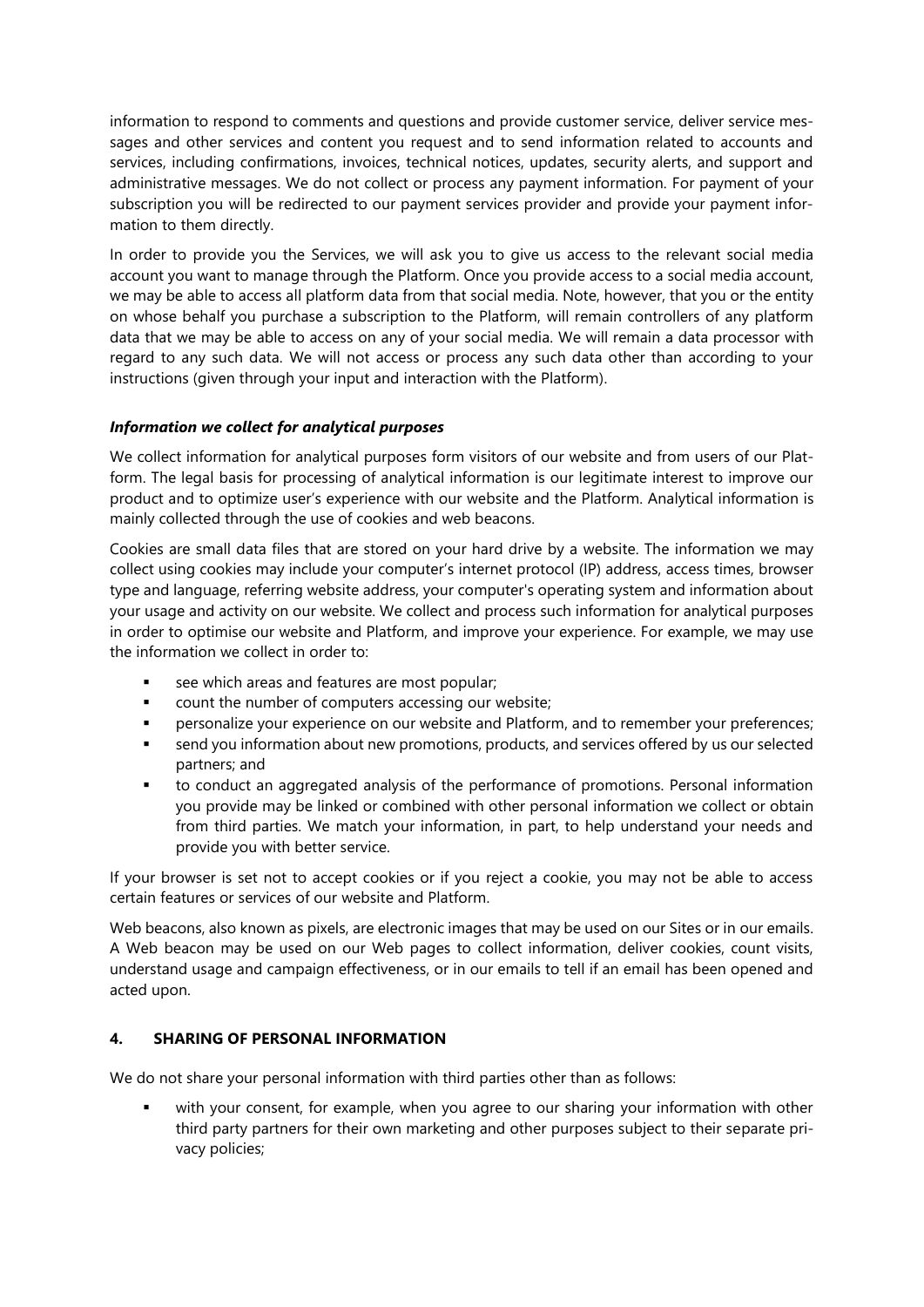- with third party vendors, consultants and other service providers who are working on our behalf and need access to your information to carry out their work for us;
- to comply with laws or respond to lawful requests and legal process;
- in connection with any merger, sale of company assets, financing, or acquisition of all or a portion of our business to another company. In any such event, we will provide notice if your data is transferred and becomes subject to a different privacy policy.

## **5. DATA STORAGE AND DATA TRANSFERS**

All personal data that we control, or process is stored and backed-up inside the European Union or the European Economic Area.

We may use data processors based outside the EU/EEA for specific limited purposes (e.g. emailing providers for handling emailing campaigns). In any such case we may transfer limited personal data to any such recipient according to all applicable data transfer requirements. In the absence of an adequacy decision of the European Commission under Article 45 of GDPR, we provide for appropriate safeguards for the protection of your personal data by entering the standard data protection clauses adopted by the Commission in accordance with the examination procedure referred to in Article 93(2) (processor to processor). The standard contractual clauses are available at [https://eur-lex.eu](https://eur-lex.europa.eu/eli/dec_impl/2021/914/oj?uri=CELEX%3A32021D0914&locale=en)[ropa.eu/eli/dec\\_impl/2021/914/oj?uri=CELEX%3A32021D0914&locale=en.](https://eur-lex.europa.eu/eli/dec_impl/2021/914/oj?uri=CELEX%3A32021D0914&locale=en)

# **6. DATA RETENTION**

We will store your personal data that we process as a data controller for as long as you remain a client (maintain an active subscription) and for a period of 6 months thereafter. After that, such data will be deleted, unless the data is necessary for our compliance with applicable legal requirements or for the legal defense of our rights or legitimate interests (e.g. for a pending law suit with you or a third party).

We will store usage data collected through cookies or web beacons for up to 6 months. After that period such data will either be deleted or removed from your device. We could continue to process such data for statistical and research purposes indefinitely.

Platform data that we process for you as a data processor will be automatically deleted when you disconnect the social media account to which the data relates. If your subscription or trial period for the Platform expires, we will keep your platform data for 6 months in order to enable you to renew your subscription. You can choose to delete or have us delete such data any time before that period expires.

## **7. SECURITY OF YOUR PERSONAL INFORMATION**

We take reasonable security measures to protect your personal information to prevent loss, misuse, unauthorized access, disclosure, alteration, and destruction. Please be aware, however, that despite our efforts, no security measures are impenetrable. If you use a password on our Platform, you are responsible for keeping it confidential. Do not share it with any other person. If you believe your password has been misused, please advise us immediately.

When payments are processed via credit or debit card, we use third-party vendors that are PCI DSScompliant.

## **8. YOUR RIGHTS AS A DATA SUBJECT**

As a data subject you have certain rights with regard to your personal data that we process. While this Section contains comprehensive description of data subject rights, these rights that you have with regard to us, are limited to the personal data and the processing that we do as a data controller. Any rights that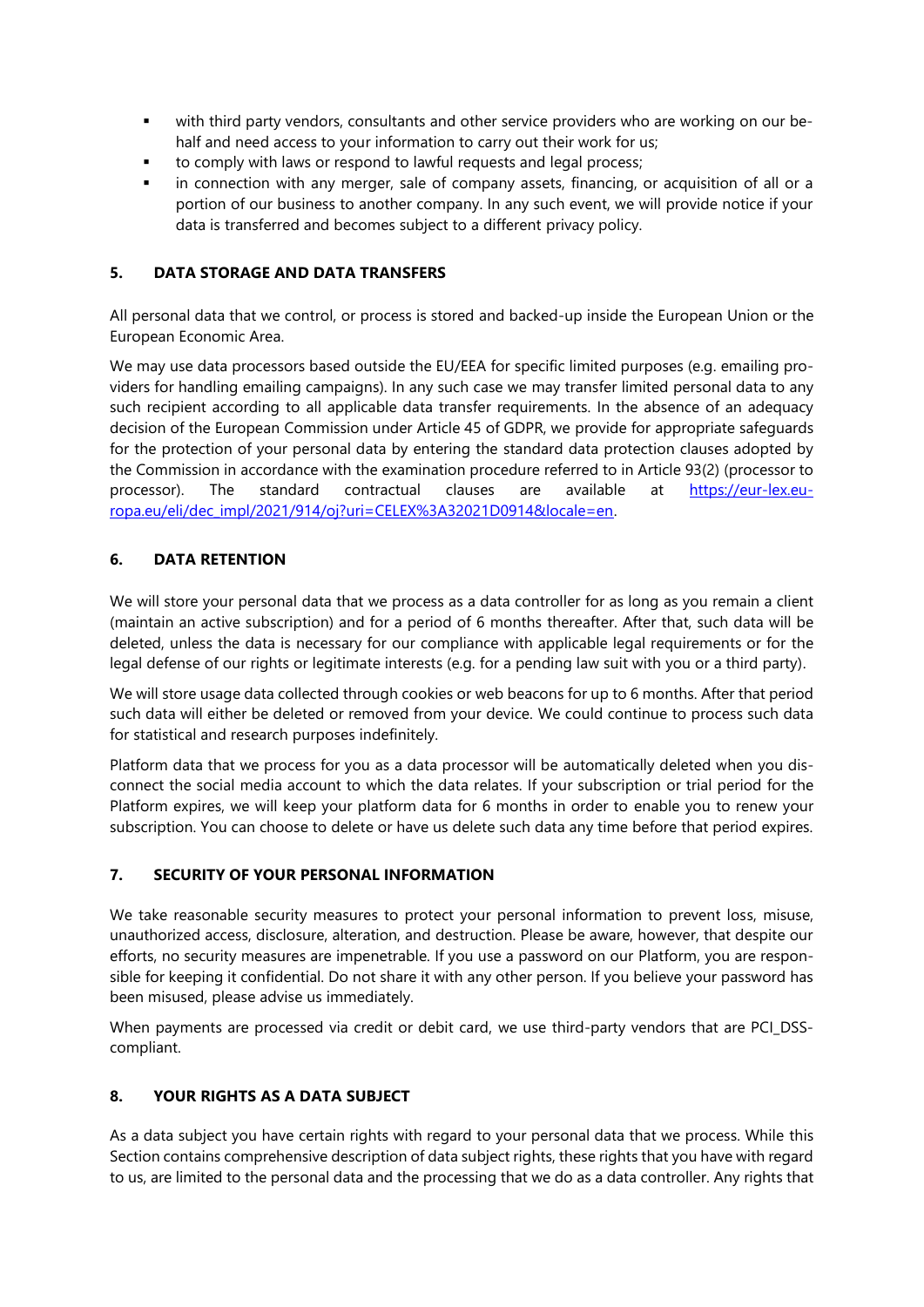you may have with regard to your personal data that we process as a data processor for you or for any other person or business (which is the controller of that data) are subject to the terms of our data processing agreement with such data controller.

You can exercise any of your rights (that you have with regard to us) by submitting a written request to us, in person, through an explicitly authorized proxy, or through such communication which enables us to verify your identity (e.g. through the use of qualified electronic signature). You can address any request or other communication to our addresses listed in Section 2 above.

#### *Right to access to your personal data*

You have the right to be informed by us whether we process personal data relating to you and if so, to be granted access to such data, as well as to be informed about:

- the categories of personal data concerned;
- the purposes of processing;
- the recipients or categories of recipients to whom the personal data have been or will be disclosed, more specifically the data recipients in third countries or international organizations;
- where possible, the period for which the personal data will be stored, or, if not possible, the criteria used to determine that period;
- the existence of the right to request from the controller rectification or erasure of personal data or restriction of processing of your personal data or to object to such processing;
- the right to lodge a complaint with a supervisory body;
- where the personal data is not collected from you, any available information for its source;
- the existence of automated decision-making, including profiling, as well as meaningful information about the logic involved, as well as the significance and the envisaged consequences of such processing for the data subject.

We will provide free-of-charge copy of your personal data undergoing processing, as well as the information, specified in the foregoing paragraph, within one month of the date of filing of your request. For any further copies requested by you, we may charge a reasonable fee based on the administrative costs incurred for such additional copy.

## *Right to rectification*

If you consider that your personal data processed by us is inaccurate, you have the right to request from us to rectify without undue delay such inaccurate data. If your data are incomplete, you have the right to have incomplete personal data completed, taking into account the purposes of processing.

#### *Right to withhold consent*

If we process your personal data based on your consent, you can withdraw your consent at any time. Following such withdrawal, we will cease the relevant processing, whereby the withdrawal of your consent will not affect the lawfulness of processing based on such consent prior to its withdrawal. Notwithstanding the above, we can continue processing the personal data concerned if another legal basis (other than consent) for the processing of such data or any of the exceptions listed in this Privacy Notice.

#### *Right to object to processing*

You have the right to object to the processing of your personal data if such processing is based on public interest or our legitimate interests if you consider that in your specific case such processing is incompatible with the protection of your interests, rights and freedoms. In such cases, if we cannot demonstrate compelling legitimate grounds for processing which override your interests, rights and freedoms or for processing that is needed for establishment, exercise and defence of legal claims, we will cease processing such data.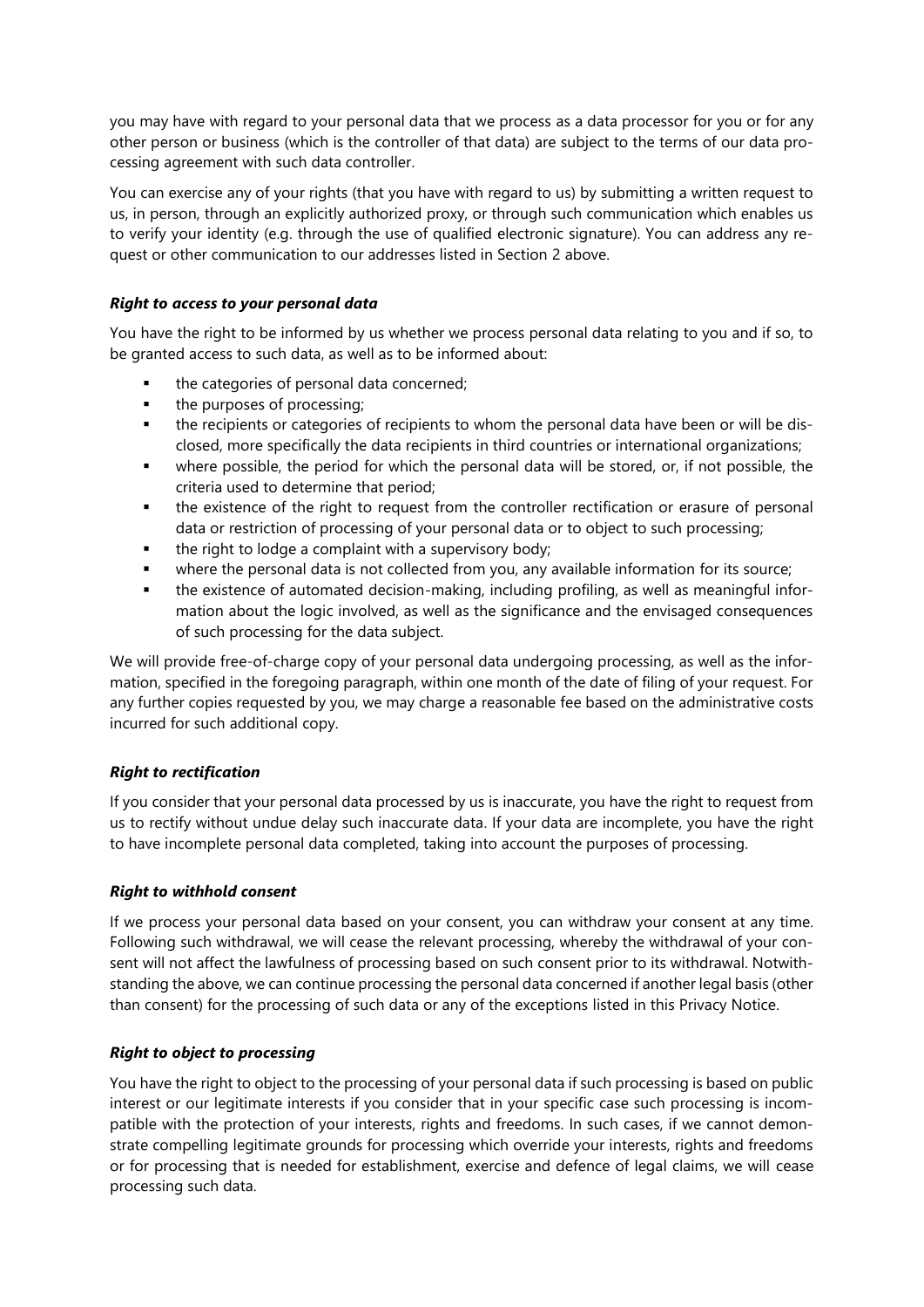## *Right to erasure of personal data*

**General rule**. You have the right to request form us the erasure of your personal data without undue delay and we have the obligation to erase such personal data without undue delay where one of the following applies:

- the personal data are no longer necessary in relation to the purposes for which they were collected or otherwise processed;
- you withdraw your consent on which the processing is based and there is no other legal ground for the processing;
- you object to the processing and we do not have any legitimate grounds for such processing, overriding your interests, rights and freedoms;
- your personal data have been processed unlawfully;
- the personal data have to be erased in order for us to comply with a legal obligation.

**Exceptions from the rule**. We are not obliged to erase your data and, respectively, your request for erasure of your data can be disregarded, if the relevant processing is necessary for:

- exercising the right of freedom of expression and information;
- our compliance with a legal obligation which requires processing or for the performance of a task carried out in the public interest or in the exercise of official authority vested in us;
- reasons of public interest in the area of public health in accordance with points (h) and (i) of Article 9 (2) as well as Article 9 (3) of the GDPR;
- archiving purposes in the public interest, scientific or historical research purposes or statistical purposes in accordance with Article 89 (1) of the GDPR in so far as the erasure of data is likely to render impossible or seriously impair the achievement of the objectives of that processing; or
- the establishment, exercise or defence of legal claims.

#### *Right to restriction of processing*

You have the right to obtain from us restriction of any other processing of your personal data, other than the storing of the data, in the cases listed below:

- when you contest the accuracy of your personal data  $-$  for a period enabling us to verify the accuracy of your personal data;
- when the processing is unlawful but you oppose the erasure of the personal data and request the restriction of their use instead;
- when we no longer need the personal data for the purposes of the processing, but you require them for the establishment, exercise or defence of legal claims;
- when you have objected to processing pending our verification whether our legitimate grounds for processing override your interests.

In any of the listed cases we can process the personal data concerned, other than their storage, only based on your consent or for the establishment, exercise, defence of legal claims or for the protection of the rights of another natural person or for reasons of important public interest for the Republic of Bulgaria or for the European Union.

## *Right to data portability*

You have the right to receive your personal data which you have provided to us in a structured, commonly used and machine-readable format and you have the right to transmit such data to another controller without hindrance from us, where:

we process your data based on your consent or when the processing of such data is needed for the performance of any obligation under a contract we may have with you; and